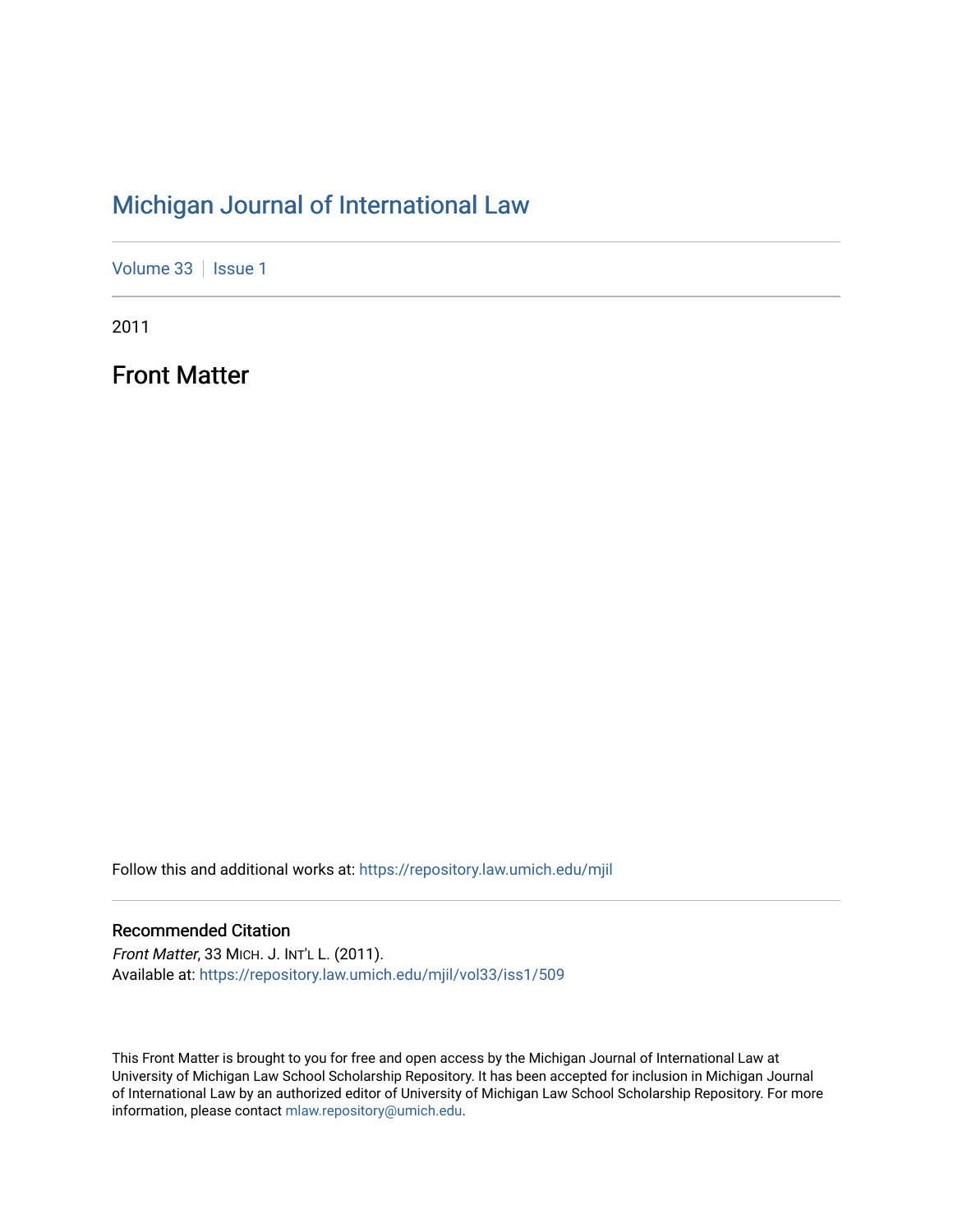# **MICHIGAN** JOURNAL OF **INTERNATIONAL** LAW

Volume 33, No. **I** Fall 2011

### **CONTENTS**

## **IN MEMORIAM A TRIBUTE TO PROFESSOR ERIC STEIN**

## **TRIBUTES**

| E.U. ACCOUNTABILITY TO INTERNATIONAL LAW: |  |
|-------------------------------------------|--|
| THE CASE OF ASYLUM James C. Hathaway 1    |  |
| <b>SCHOLARSHIP AS CONTRIBUTION TO</b>     |  |
|                                           |  |
|                                           |  |
|                                           |  |
|                                           |  |
|                                           |  |

#### **REFLECTIONS**

| <b>ASIL Newsletter</b>  | Peter Kresák          |
|-------------------------|-----------------------|
| William James Adams     | Hans Christian Krüger |
| Susanne Baer            | Jeffrey S. Lehman     |
| Lee C. Bollinger        | Pierre Mathijsen      |
| Jacques Bourgeois       | William I. Miller     |
| David D. Caron          | John A. E. Pottow     |
| Roger C. Cramton        | Li Qian               |
| Tomas Dumbrovsky        | John Reitz            |
| Claus-Dieter Ehlermann  | Gerald M. Rosberg     |
| Rosalyn Higgins         | Joseph L. Sax         |
| Nicholas Calcina Howson | Detlev Vagts          |
| Jon Henry Kouba         | Michel Waelbroeck     |
| Panos Koutrakos         | John M. Walker        |

|--|--|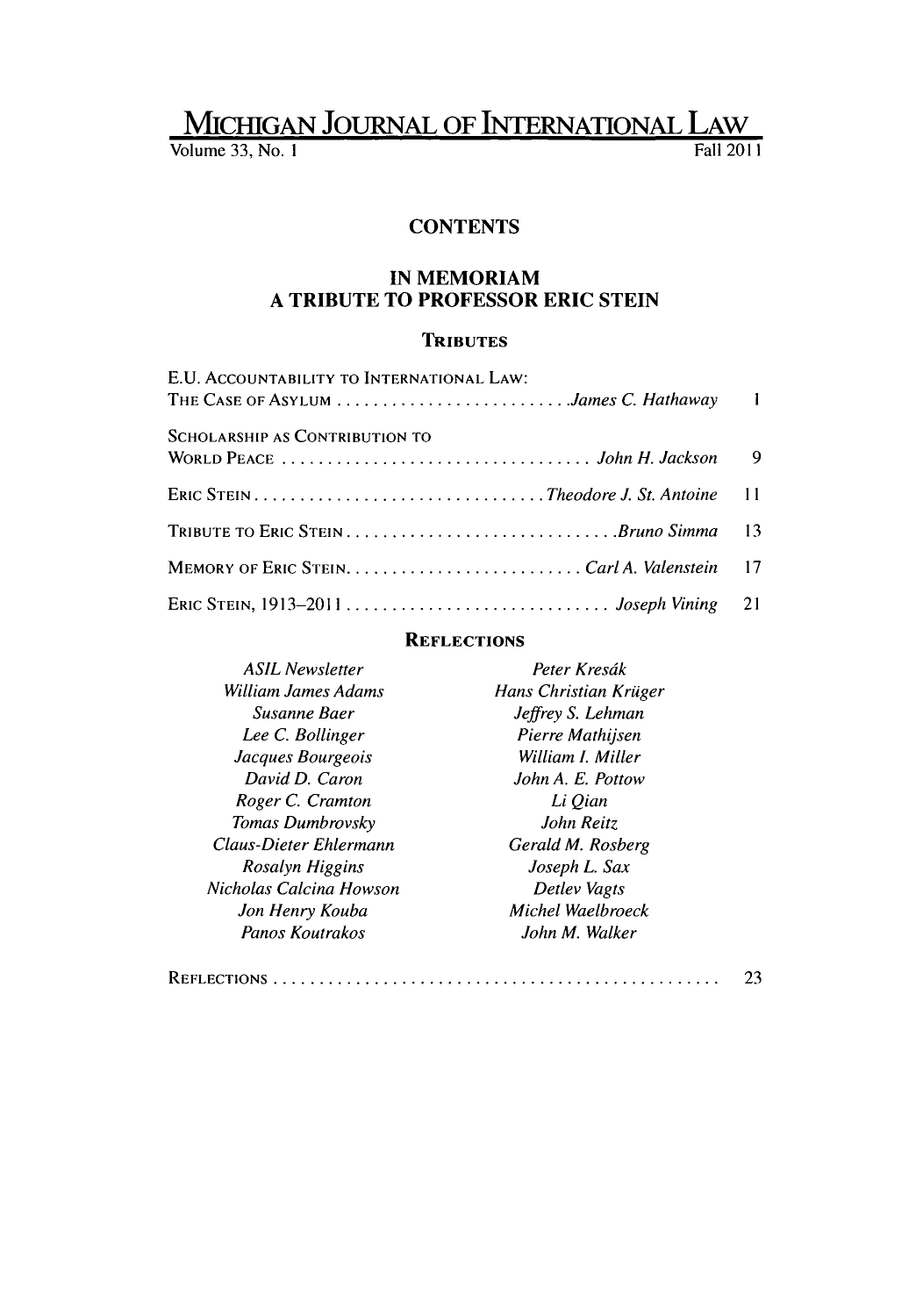## **SPECIAL SYMPOSIUM FEATURE SUCCESSES AND FAILURES IN INTERNATIONAL HUMAN** TRAFFICKING LAW

|--|--|--|

# **ESSAYS**

| <b>WIDENING OUR LENS:</b>                                                                           |      |
|-----------------------------------------------------------------------------------------------------|------|
| INCORPORATING ESSENTIAL PERSPECTIVES IN THE FIGHT<br>AGAINST HUMAN TRAFFICKING  Jonathan Todres     | 53   |
| TRAFFICKING IN EUROPE: AN ANALYSIS OF THE<br>EFFECTIVENESS OF EUROPEAN LAW. Saadiya Chaudary        | - 77 |
| HUMAN RIGHTS LEGISLATION IN THE ARAB WORLD.<br>THE CASE OF HUMAN TRAFFICKING  Mohamed Y. Mattar 101 |      |
| <b>PROHIBITING SEX PURCHASING AND ENDING TRAFFICKING:</b>                                           |      |

# ARTICLE

| A GLOBAL PANOPTICON?                             |  |  |
|--------------------------------------------------|--|--|
| THE CHANGING ROLE OF INTERNATIONAL ORGANIZATIONS |  |  |
| IN THE INFORMATION AGE  Jennifer Shkabatur 159   |  |  |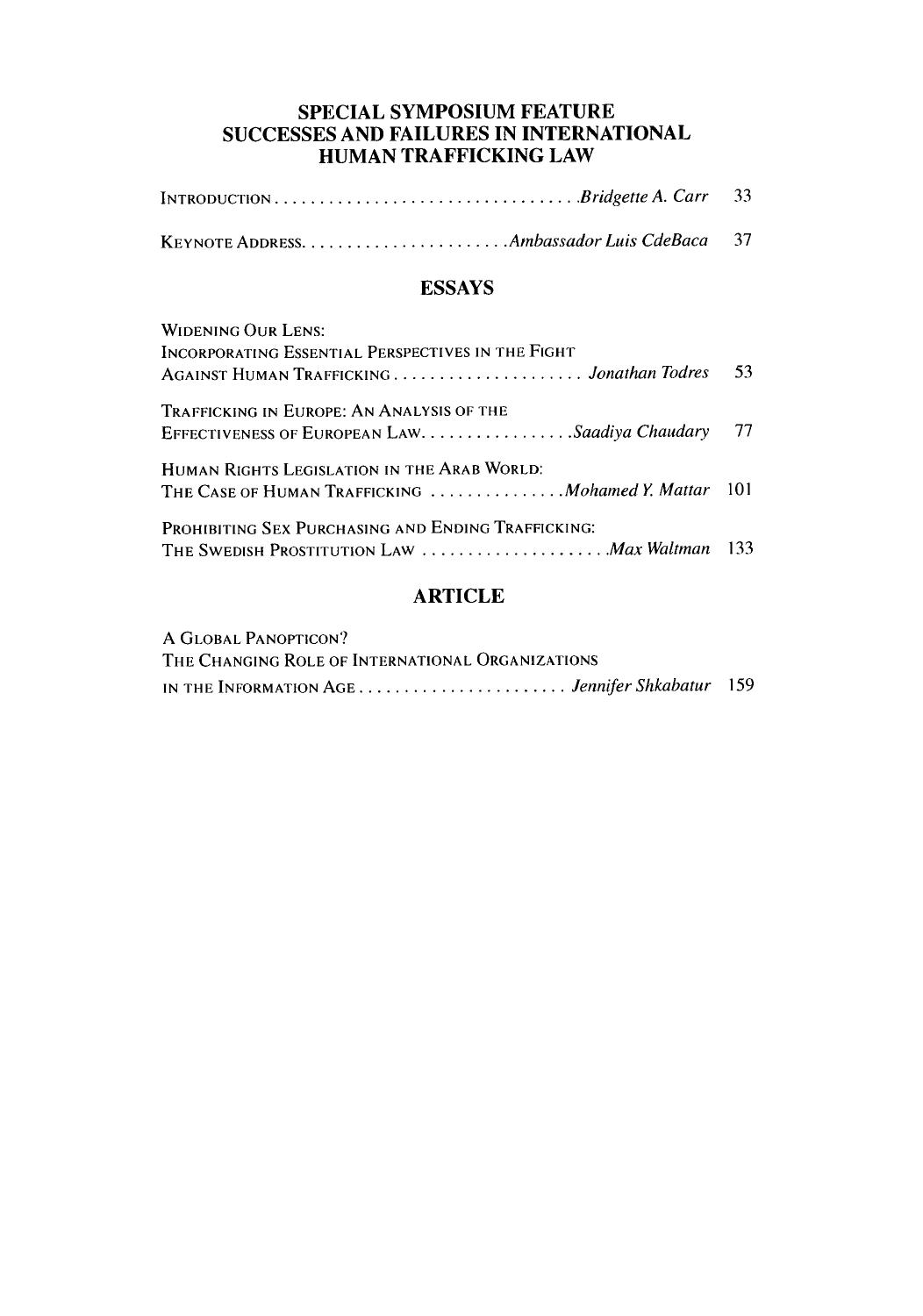

Eric Stein Hessel E. Yntema Professor Emeritus of Law July 8, 1913-July 28, 2011